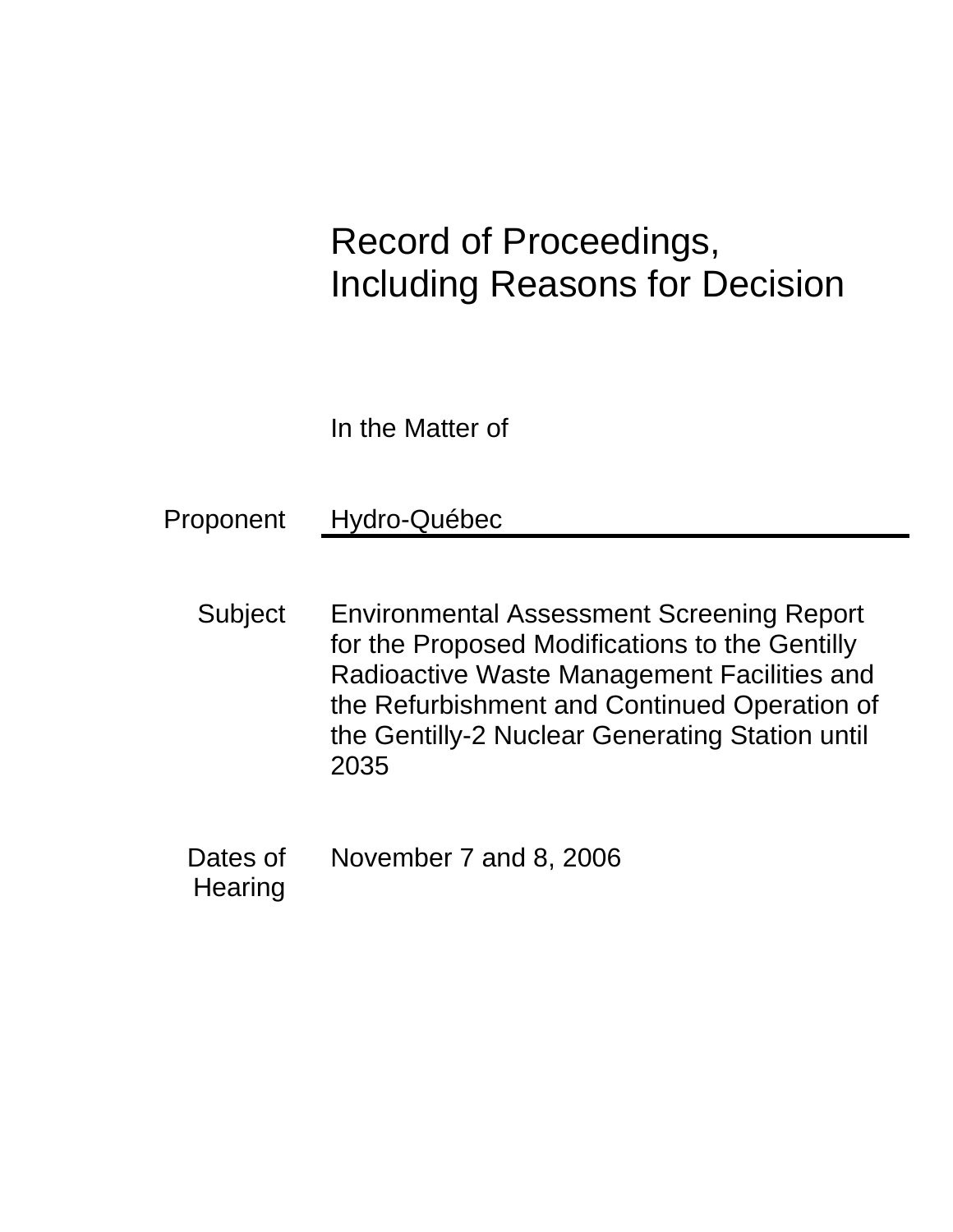# **RECORD OF PROCEEDINGS**

| Proponent:                                                    | Hydro-Québec                                                                                                                                                                                                                                    |
|---------------------------------------------------------------|-------------------------------------------------------------------------------------------------------------------------------------------------------------------------------------------------------------------------------------------------|
| Address:                                                      | 4900 Bécancour Boulevard, Gentilly, Bécancour, Quebec<br>G9H 3X3                                                                                                                                                                                |
| Purpose:                                                      | Environmental Assessment Screening Report for the Proposed<br>Modifications to the Gentilly Radioactive Waste Management<br>Facilities and the Refurbishment and Continued Operation of the<br>Gentilly-2 Nuclear Generating Station until 2035 |
| Application received:                                         | June 20, 2006                                                                                                                                                                                                                                   |
| Dates of hearing:                                             | November 7 and 8, 2006                                                                                                                                                                                                                          |
| Location:                                                     | Auberge Godefroy, 17575, Bécancour Boulevard.<br>Saint-Grégoire Sector, Bécancour, Quebec                                                                                                                                                       |
| Members present:                                              | L.J. Keen, Chair<br>A. Harvey<br>J.G. Paquet                                                                                                                                                                                                    |
| Secretary:<br><b>Recording Secretary:</b><br>General Counsel: | M.A. Leblanc<br>P.D. Bourgeau<br>Jacques Lavoie                                                                                                                                                                                                 |
|                                                               | . 19<br>n.<br>$$ $\blacksquare$<br>4 . J L<br>4 N.T.                                                                                                                                                                                            |

| <b>Applicant Represented by</b>                           |                                                                  | <b>Document Number</b> |
|-----------------------------------------------------------|------------------------------------------------------------------|------------------------|
|                                                           | • R. Cacchione, President, Hydro-Québec Production               |                        |
|                                                           | • R. Landry, Senior Director, Nuclear Development and Production |                        |
| Project                                                   |                                                                  |                        |
| • M. Désilets, Director, Nuclear Production               |                                                                  |                        |
| • J.G. Giguère, Director, Gentilly-2 Projects, Government |                                                                  | CMD 06-H25.1           |
| <b>Authorizations and Security</b>                        |                                                                  | CMD 06-H25.1A          |
| • C. Drouin, Chief, Refurbishment Pre-project             |                                                                  |                        |
|                                                           | • M. R. Rhéaume, Spokesperson, Hydro-Québec Production,          |                        |
| Gentilly-2                                                |                                                                  |                        |
| <b>CNSC Staff</b>                                         |                                                                  | <b>Document Number</b> |
| $\bullet$ P. Thompson                                     | $\bullet$ K. Lafrenière                                          |                        |
| $\bullet$ C. David                                        | $\bullet$ D. Howard                                              | <b>CMD 06-H25</b>      |
| $\bullet$ M. Lupien                                       | $\bullet$ C. Moses                                               |                        |
| • S. Hamlat                                               |                                                                  |                        |
|                                                           | Intervenors                                                      |                        |
| See Appendix A                                            |                                                                  |                        |

Decision and Reasons: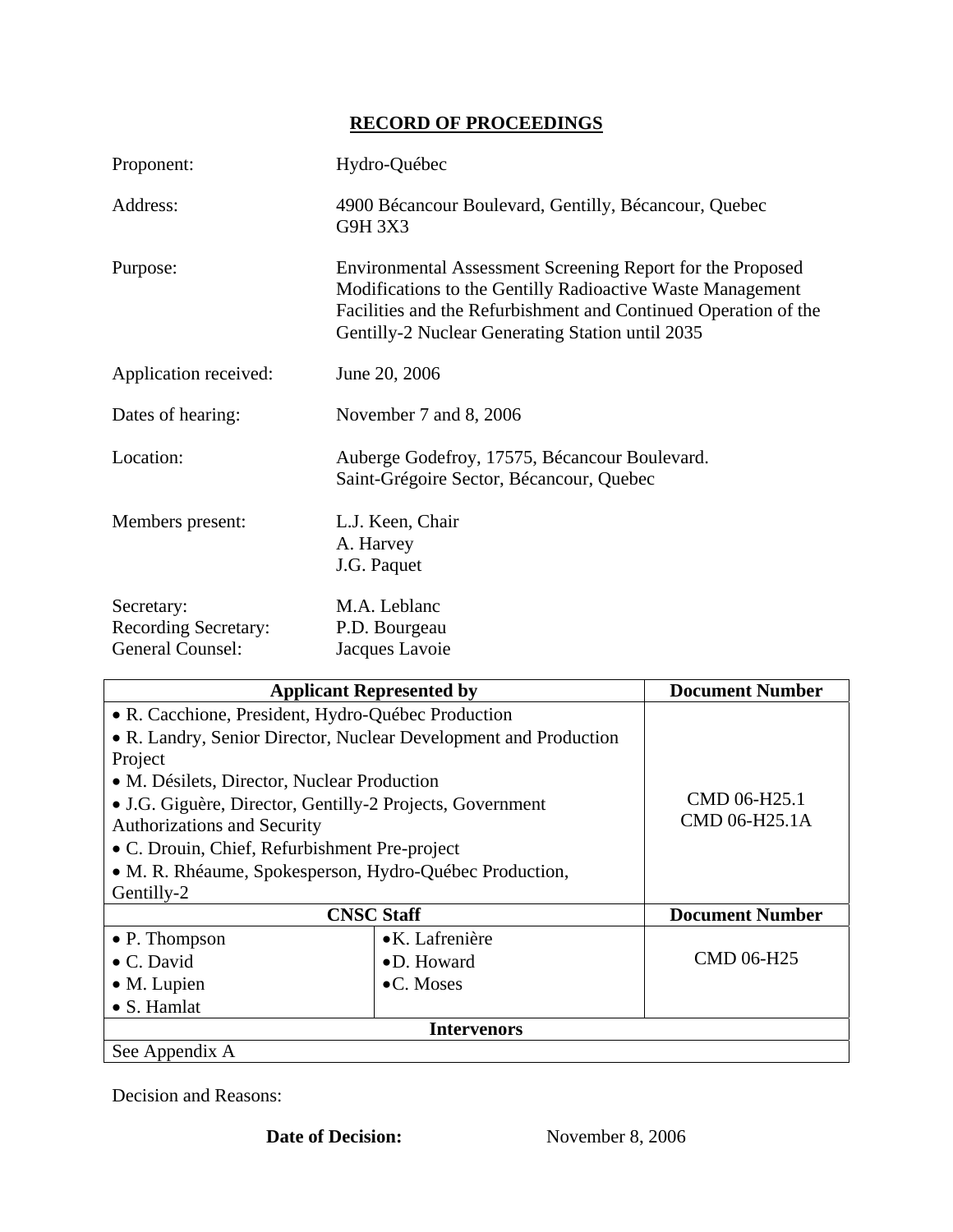# **Table of Contents**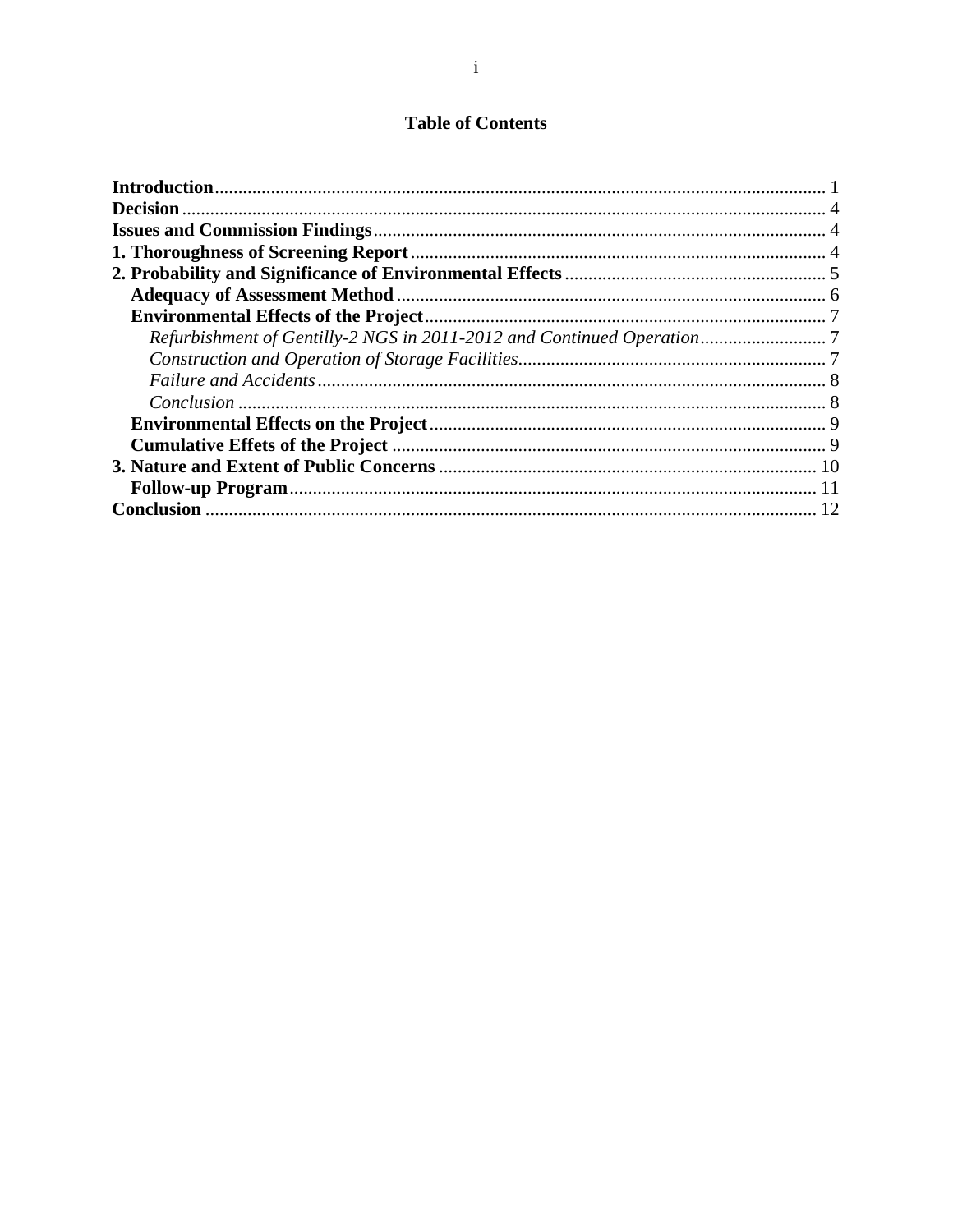## **Introduction**

- 1. Hydro-Québec has, in a letter to the Canadian Nuclear Safety Commission  $(CNSC<sup>1</sup>)$ , stated its intent to refurbish the Gentilly-2 Nuclear Generating Station (NGS) and to submit a licence amendment in order to authorize the modification of the Gentilly-2 Radioactive Waste Management Facilities (proposed project). Gentilly-2 NGS is located in Bécancour, Quebec.
- 2. The proposed project includes the following:
	- refurbishment of Gentilly-2 NGS and continuation of its operation until 2035;
	- construction of a new *Solid Radioactive Waste Management Facility* (SRWMF) dedicated to solid radioactive waste from:
		- current operation of Gentilly-2 NGS until 2011;
		- refurbishment work in 2011-2012;
		- continued operation of the plant until 2035; and
	- increase in capacity in the *Used Fuel Dry Storage Area* (UFDSA).
- 3. Under the *Canadian Environmental Assessment Act*<sup>2</sup> (CEAA), the CNSC is a "federal authority" and is thus subject to certain obligations with respect to the federal environmental assessment (EA) under the Act. The CNSC may also be a "responsible authority"<sup>3</sup> under the CEAA and may thus be required to ensure that a federal EA is conducted on a project involving an amendment to a CNSC licence. An EA screening report has been prepared for this purpose.
- 4. For the Hydro-Québec project, the CNSC staff ensured, as the responsible authority, that an EA was completed and an EA screening report was prepared. The purpose of the EA screening report is to enable the Commission, drawing on the environmental effects review and recommendations by CNSC staff, to make a decision on the EA of the project, pursuant to section 20 of the CEAA.
- 5. Before making a decision on the proposed project under the *Nuclear Safety and Control*  Act<sup>4</sup> (NSCA), the Commission must, in accordance with the requirements of the CEAA, make a decision on the EA screening of the project. This report describes the Commission's review of the EA screening report and its reasons for decision. The Commission is the sole authority responsible for the EA.

 $\overline{a}$ 

<sup>&</sup>lt;sup>1</sup>The Canadian Nuclear Safety Commission is referred to as the "CNSC" when referring to the organization and its staff in general and as the "Commission" when referring to the tribunal component.  $2^2$  S.C. 1992, c. 37.

 $3$  For the purpose of the environmental assessment, the responsible authority is determined under s. 11(1) of the CEAA.

 $4$  S.C. 1997, c. 9.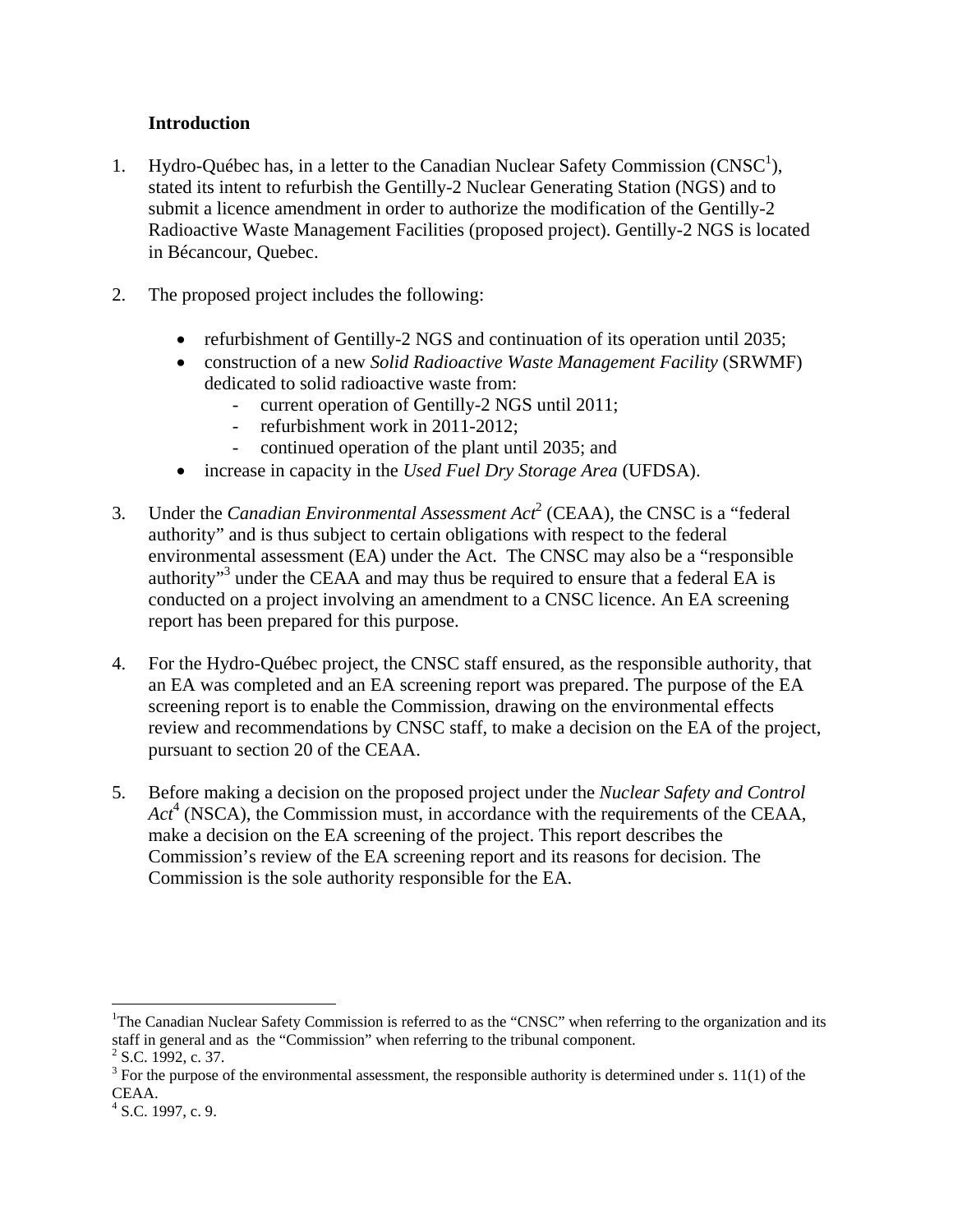6. Federal authorities and various interested parties, including the public, had the opportunity to comment on the guidelines and the draft EA screening report. The final report, along with responses to comments from interested parties and federal authorities, are contained in Appendix A of document CMD 06-H25.

## Guidelines

- 7. At the public hearing held on June 26, 2003, on the *Environmental Assessment*  Guidelines<sup>5</sup> (Guidelines) for the EA screening of the proposed modifications to the Gentilly Radioactive Waste Management Facilities, CNSC staff was of the opinion that no amendment to the Gentilly-2 NGS operating licence would be required for its refurbishment project. On August 29, 2003, the Commission approved the Guidelines.
- 8. CNSC staff subsequently revised its opinion and indicated that an amendment to the plant operating licence would be required in order to authorize the plant refurbishment with a view to continue its operation until 2035. CNSC staff recommended that the Commission revoke its original decision of August 2003 so that the EA could take into account the refurbishment work and cumulative effects of plant operations until 2035.
- 9. Further to a public hearing held on September 15, 2005, the Commission revoked the decision of August 29, 2003, and approved the revised guidelines (attached to CMD 05 H31) incorporating an expanded scoping. The guidelines define the scope of both the project and the assessment to be conducted. CNSC staff used them to delegate production of the EA report, in preparation for the EA screening report, to Hydro-Québec, in accordance with section 17 of the CEAA.

## Approval of Proposed Project

<u>.</u>

- 10. Should the Commission approve the EA Screening Report, authorization would be required before the new radioactive waste and irradiated fuel management facilities could be constructed and subsequently operated. This would require amendment of the operating licence for the storage areas, pursuant to subsection 24(2) of the NSCA.
- 11. CNSC staff also identified a need to amend the Operating Policies and Principles (OP&Ps) for the plant, referred to in the licence, in order to authorize its refurbishment. CNSC staff also established that the Gentilly-2 NGS restart would be subject to regulatory requirements in order to permit its operation until 2035. Those requirements will require approvals in terms of its operating licence issued under subsection 24(2) of the NSCA.

<sup>5</sup>*Record of Proceedings, Including Reasons for Decision* – Hydro-Québec – Redetermination – Environmental Assessment Guidelines (EA Guidelines) for the Proposed Modifications to the Gentilly Radioactive Waste Management Facilities and Refurbishment of the Gentilly-2 NGS, October 6, 2005.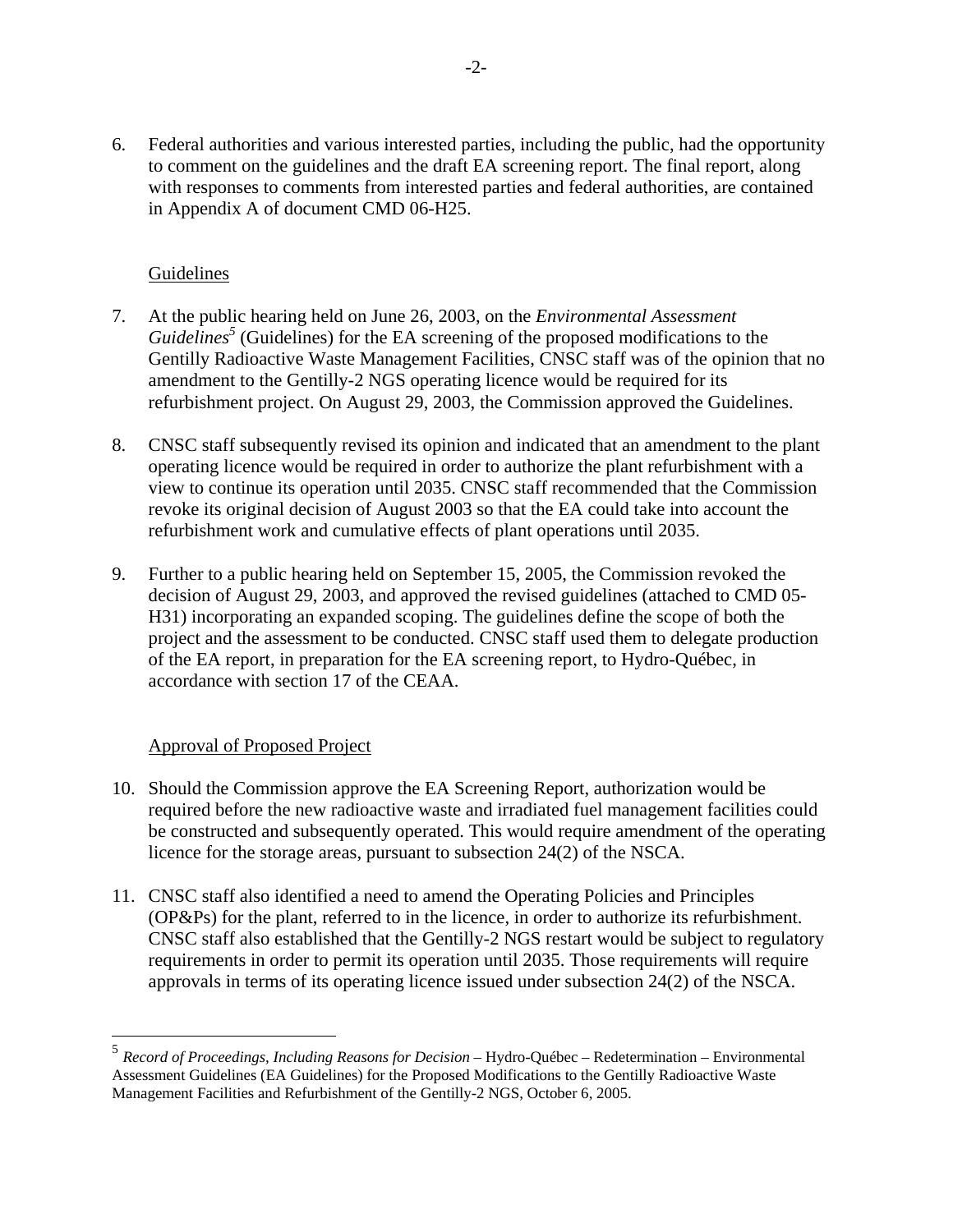- 12. As a corporation whose sole shareholder is the Government of Quebec, Hydro-Québec is subject to the environmental impact assessment and review procedure provided in section 31.1 et seq. of the *Environmental Quality Act*<sup>6</sup> and paragraph  $2(m)$  of the *Regulations Respecting Environmental Impact Assessment and Review.*<sup>7</sup>
- 13. Consequently, Hydro-Québec was required to conduct an environmental impact review of the proposed modification to the radioactive waste storage areas at the Gentilly NGS further to a directive from Quebec's Minister of Sustainable Development, Environment and Parks. The environmental impact review was published in January 2004, and the project was the subject of a public hearing by Quebec's Bureau d'audiences publiques sur l'environnement (BAPE), whose report was filed with the Minister in March 2005 and published by the latter in May 2005. The Government of Quebec will announce its decision on the project as an order-in-council authorizing or rejecting the project, with or without modifications and under conditions set by it. The refurbishment and continuation of operations at Gentilly-2 NGS are not subject to the provincial procedure.

#### Factors Considered

- 14. In its consideration of the EA screening report, the Commission had to determine the following:
	- (a) whether the EA screening report was complete;
	- (b) whether, given the mitigation described in the EA screening report, the project was likely to cause significant adverse environmental effects;
	- (c) whether the project should be referred to the federal Minister of the Environment for review by a panel or for mediation, pursuant to paragraph  $20(1)(c)$  of the CEAA; and
	- (d) whether the Commission would consider the application to amend the licence under the NSCA, in accordance with paragraph  $20(1)(a)$  of the CEAA.

#### **Hearing**

15. In making its decision, the Commission considered the information presented for a public hearing held on November 7 and 8, 2006, in Bécancour, Quebec. The hearing was conducted in accordance with the Commission's decision-making procedures pursuant to the CEAA and the *Canadian Nuclear Safety Commission Rules of Procedure*.<sup>8</sup> During the hearing, the Commission received written submissions and heard oral presentations from

 $\overline{a}$  $6$  R.S.Q., c. Q-2.

 $7$  c. Q-2, s. 9.

 $8$  S.O.R./2000-211.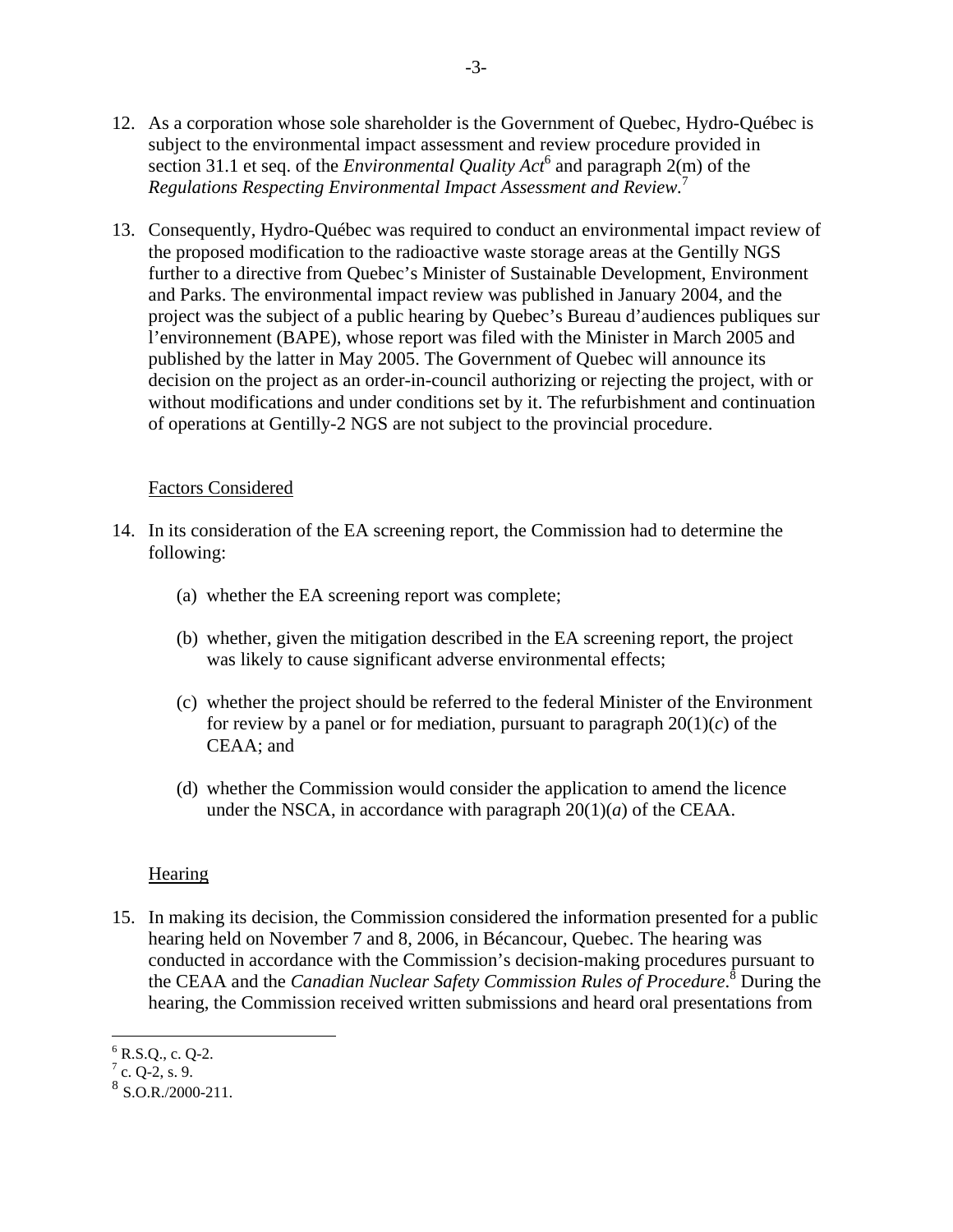Hydro-Québec (CMD 06-H25.1 and CMD 06-H25.1A), CNSC staff (CMD 06-H25) and

49 intervenors, as listed in the Appendix to this Record of Proceedings.

#### **Decision**

- 16. Based on its consideration of the matter, as described in detail in the following sections of this Record of Proceedings, the Commission decides the following:
	- (a) that the EA screening report, annexed to CMD 06-H25, is complete; that the scope of both the project and the assessment were determined appropriately, in accordance with sections 15 and 16 of the CEAA, and that all factors were considered;
	- (b) that, given the mitigation described in the EA screening report, the project is unlikely to cause significant adverse environmental effects;
	- (c) that there is no need to refer the project to the federal Minister of the Environment for review by a panel or for mediation;
	- (d) that the Commission will consider the application to amend the licence, in accordance with the provisions of the NSCA and paragraph  $20(1)(a)$  of the CEAA.

#### **Issues and Commission Findings**

17. The Commission's decision for each of the four factors listed in paragraph 14 above was based primarily on the following considerations: (1) thoroughness of the EA screening report, (2) probability and significance of environmental effects, and (3) nature and extent of public concerns. Its conclusions are summarized below.

#### **1. Thoroughness of EA Screening Report**

- 18. In order to establish whether the EA screening report was complete, the Commission had to determine whether the assessment adequately defined the scope of the project and the factors for consideration.
- 19. CNSC staff stated that it had established EA Guidelines, including statements of the scope of the project and the factors for consideration, in accordance with sections 15 and 16 of the CEAA. In its opinion, the EA screening report contained information on the full scope of the project and on each factor requiring screening, in accordance with section 16 of the CEAA and as set out in the *Environmental Assessment Guidelines* approved by the Commission on September 15, 2005.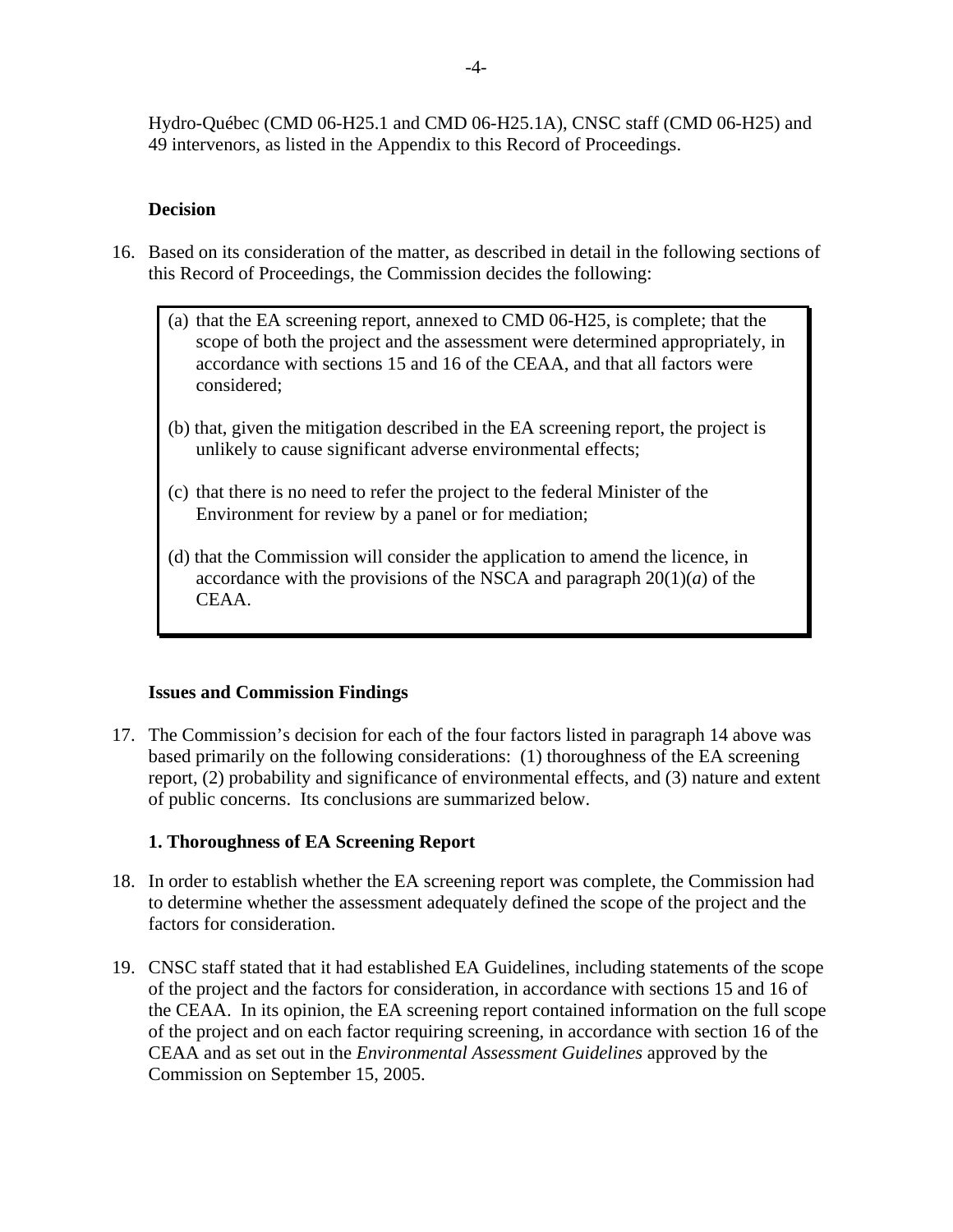- 20. CNSC staff stated that the EA screening report contained basic information on the project, a description of both the project and the existing environment, the results of EA studies, recommendations on required mitigation, recommendations on the follow-up program, and conclusions by CNSC staff on the EA results.
- 21. The CNSC stated that it was the sole authority responsible for the screening under the CEAA and that, under the *Regulations Respecting the Coordination by Federal Authorities of Environmental Assessment Procedures and Requirements*9 made pursuant to the CEAA, Environment Canada, Fisheries and Oceans Canada, Health Canada, Natural Resources Canada and the Department of Indian and Northern Affairs Canada were advised of the project and asked to define their role as responsible authorities or federal authorities having specialist information or knowledge.
- 22. Environment Canada, Fisheries and Oceans Canada, Health Canada and Natural Resources Canada stated that, although they were not responsible authorities within the meaning of the *Canadian Environmental Assessment Act*, they wished to participate in the assessment as federal authorities having specialist information or knowledge. The Department of Indian and Northern Affairs Canada was of the opinion that it had no role in the assessment but asked specifically that the Wôlinak Abenaki be consulted during the assessment.
- 23. All work related to the construction, operation and decommissioning of the radioactive waste storage areas is subject to the Quebec and Canadian EA processes, while the refurbishment of the plant and its continued operation are subject to the federal process.
- 24. CNSC staff conducted a screening-type EA and wrote an EA screening report, to comply with the requirements of the CEAA. As well, CNSC staff exercised its discretion by inviting public comment on the EA screening report pursuant to subsection 18(3) of the CEAA. Appendix 2 of CMD 06-H25 contains a summary of public comments.
- 25. Based on this information, the Commission is satisfied that the EA and the EA screening report are complete and that no additional factors are required to define the scope of the project.
- 26. The Commission concludes that, based on the information contained in the EA screening report, it can proceed with an examination of the probability and significance of environmental effects, the adequacy of the proposed mitigation and public concerns about the project.

# **2. Probability and Significance of Environmental Effects**

27. This section deals with the Commission's findings from its consideration of whether the project, in light of the mitigation described, was likely to cause significant adverse environmental effects. In considering this issue, the Commission first addressed the adequacy of the review methods applied to determine and assess potential environmental

 $\frac{9}{9}$  S.O.R./97-181.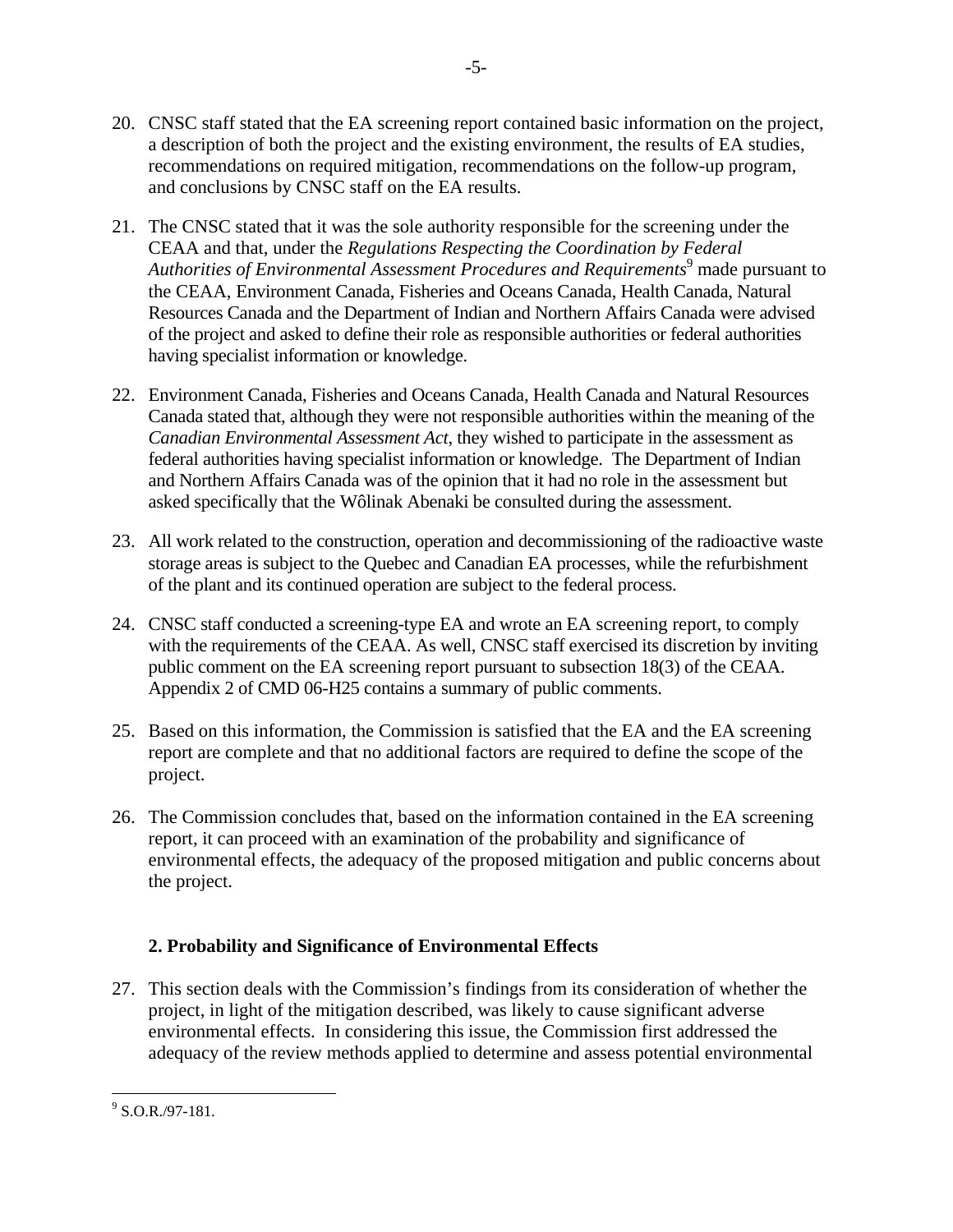effects, and then examined the anticipated effects on the relevant environmental components.

#### **Adequacy of Assessment Method**

- 28. With respect to the methods applied to assess the project's interactions with the environment, CNSC staff noted that the first step was to identify potential interactions between project-related activities and environmental components. Adverse effects are studied to determine which ones can be measured and to identify the mitigation required for effects that are considered adverse. Once the mitigation has been implemented, the extent of adverse residual effects can be assessed.
- 29. CNSC staff notes that valued ecosystem components (VECs) were selected on the basis of components or attributes recognized for their scientific, cultural, economic, health or aesthetic value, in consultation with the public. The selected components were then confirmed by CNSC staff, starting from the early stages of the EA.
- 30. CNSC staff notes that, of the initial list of 42 VECs identified in the study area, 27 VECs were selected because they could be directly or indirectly affected by the project's execution.
- 31. With respect to consultation with interested parties, CNSC staff stressed the extent of consultation with the community, interested parties and the government, throughout the EA process.
- 32. Throughout the EA process, that is, during development of guidelines and preparation of both the environmental impact assessment and the EA screening report, various participants, including the community affected by the project, the public, agencies from various levels of government and the Wôlinak Abenaki Band Council (Abenaki Band Council), were kept informed of and were invited to the consultations.
- 33. Following a meeting between Hydro-Québec and the Abenaki Band Council, the latter sent the president of Hydro-Québec a letter and a resolution setting out its opposition to the project. Subsequent invitations from Hydro-Québec to the Abenaki Band Council were declined.
- 34. In the pre-project period, Hydro-Québec implemented a communication program to inform and consult with the public, primarily through meetings with target groups from different areas of activity, public meetings with local populations and periodic meetings with community representatives.
- 35. Hydro-Québec also stressed that the radioactive waste management area project also received public scrutiny under a mandate of the BAPE, which published a report of enquiry and public hearing in May 2005.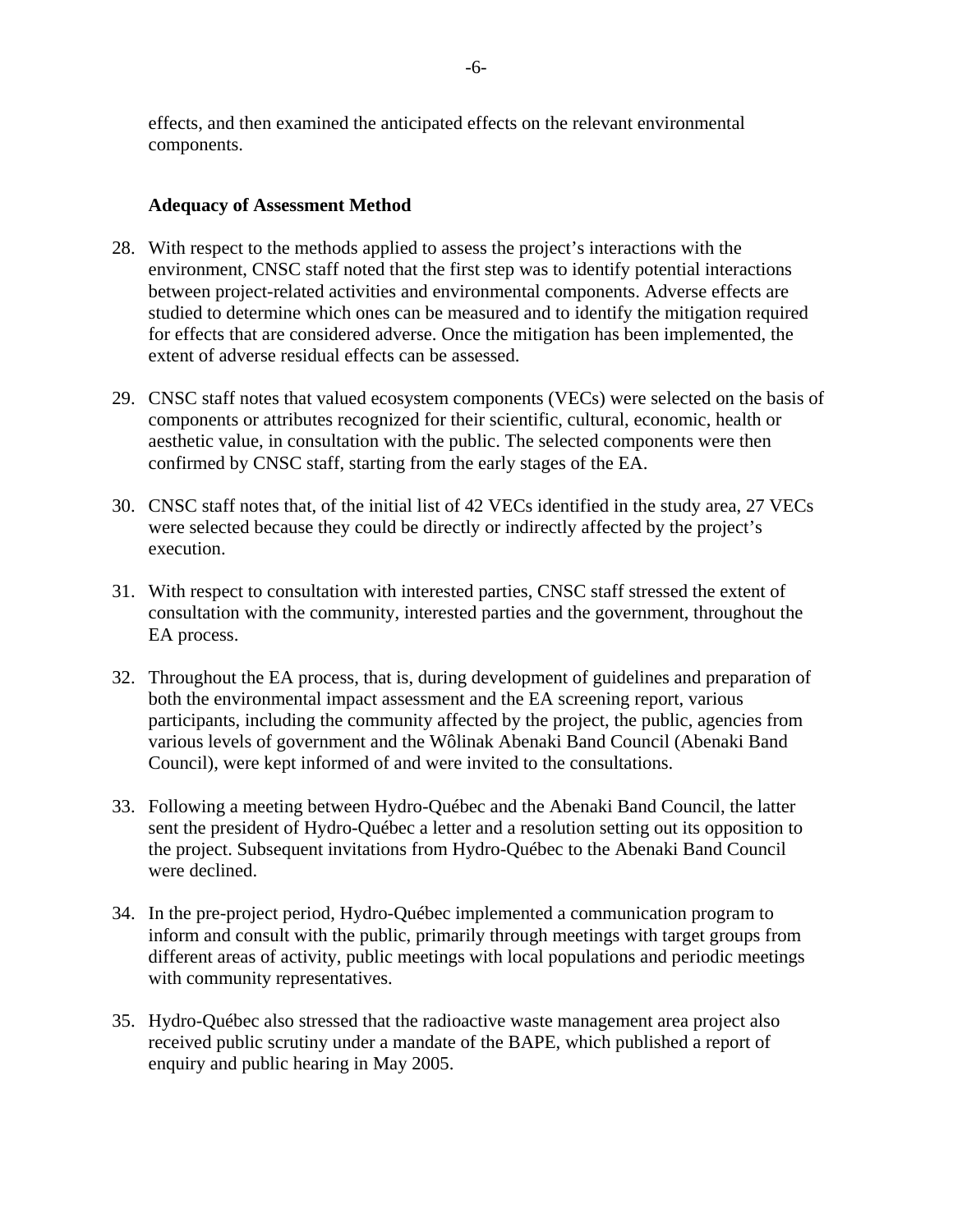- 36. The Commission is satisfied that the consulting methods used during the EA, including the possibility of commenting on and examining the EA screening report, are acceptable and provide a suitable basis for assessing public concerns about the project. Its conclusions on the subject are addressed below*,* in the "Nature and Extent of Public Concerns" section.
- 37. Based on its consideration of the EA screening report and according to the information received, the Commission concludes that the EA methods are acceptable and appropriate and that the EA screening report is complete and meets the requirements of the CEAA.

### **Environmental Effects of the Project**

*Refurbishment of Gentilly-2 NGS in 2011-2012 and Continued Operation* 

#### Physical, Biological and Human Environment

- 38. The EA screening report raises a number of probable adverse effects on the physical, biological and human environment during the Gentilly-2 NGS refurbishment. For example, it refers to adverse effects on soil profile and stability; adverse effects on water quality; fluctuations in liquid discharge into aquatic environments; significant thermal and hydrodynamic fluctuations in the current plume; probable adverse effects related to the use of wildlife resources. On the other hand, CNSC staff notes that the EA screening report describes at length the various mitigation measures that Hydro-Québec would introduce to minimize those impacts.
- 39. CNSC staff emphasized that, taking into account the application of the mitigation proposed by Hydro-Québec, the residual environmental effects of the Gentilly-2 NGS refurbishment are not considered significant. CNSC staff also noted that, given the various special mitigation and risk management measures proposed, in its view, the refurbishment and continued operation of the station under normal circumstances until 2035 are unlikely to cause significant adverse environmental effects, including those on VECs.

#### *Construction and Operation of Storage Facilities*

#### Physical, Biological and Human Environment

40. The EA screening report identified a number of probable adverse effects on the physical, biological and human environment during refurbishment, construction and operation of the storage facilities, including adverse effects on the following: soil profile and stability; changes in the tritium content of surface water, groundwater and air; effects on aquatic and land biota; worker exposure to radiation, although below the regulatory limit. On the other hand, CNSC staff notes that the EA screening report lists all the mitigation measures that Hydro-Québec would introduce to minimize those impacts.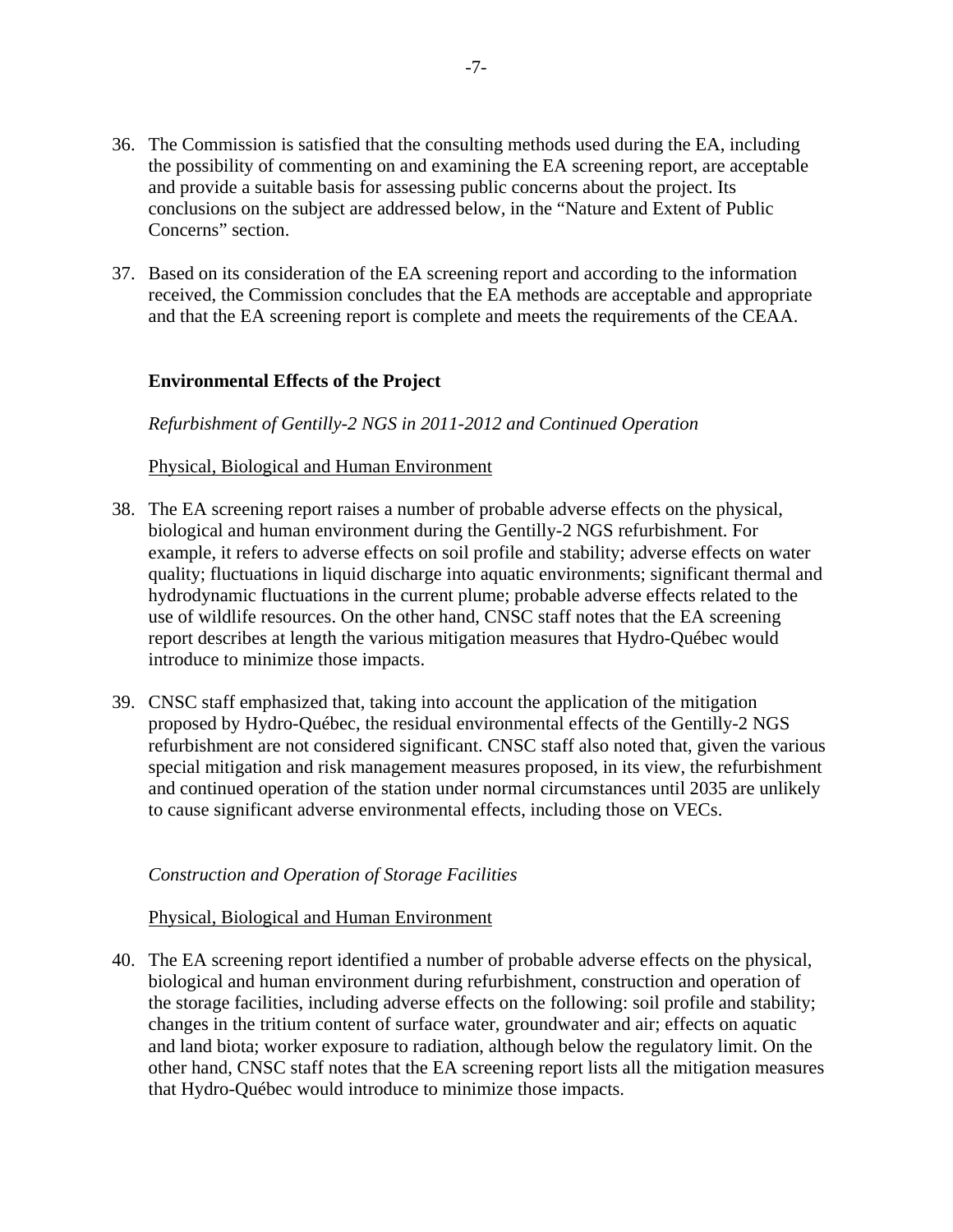41. CNSC staff stressed that, taking into account the application of proposed mitigation by Hydro-Québec, the residual environmental effects of construction and operation of storage facilities are not considered significant. CNSC staff added that, given the various special mitigation and risk management measures proposed, in its view, the construction and operation of the storage facilities under normal circumstances are unlikely to cause significant adverse environmental effects, including those on VECs.

#### *Failure and Accidents*

- 42. With respect to the residual adverse effects on the environment, CNSC staff indicated that, in the EA screening report, a number of failure and accident scenarios were examined in detail to identify the significance of their effects. Tables 8.3 and 8.4 of the EA screening report summarize the consequences of all events related to failure or accident scenarios, which include chemical and radioactive spills, nuclear accidents and fires at the plant.
- 43. Taking into account the various risk management measures proposed, including multiple plant protection measures for the purpose of minimizing risk, the protection programs, the emergency measures plan and the low probability that such events would occur, CNSC staff is of the opinion that the project is unlikely to cause significant adverse effects in failure and accident scenarios.

#### *Conclusion*

- 44. The Commission asked CNSC staff to explain how it will ensure that the various mitigation measures proposed by Hydro-Québec would be established and followed up. CNSC staff indicated that the EA process has identified activities that could interact with the environment as well as appropriate mitigation measures. Furthermore, a number of such measures are already in place. In the case of refurbishment activities, the operating licence would stipulate that Hydro-Québec must establish both an environmental management system, to identify any activities that could affect the environment, and mitigation measures. Conditions would be included in the licence, if one is issued, to ensure that the proposed mitigation are introduced and that the necessary environmental follow-up are performed. CNSC staff would conduct document reviews and on-site inspections for this purpose.
- 45. Based on its review of the EA screening report and based on the above information and considerations, the Commission concludes that, given the mitigation that Hydro-Québec would introduce, the Gentilly-2 NGS refurbishment and the construction and operation of storage facilities are unlikely to cause significant adverse environmental effects.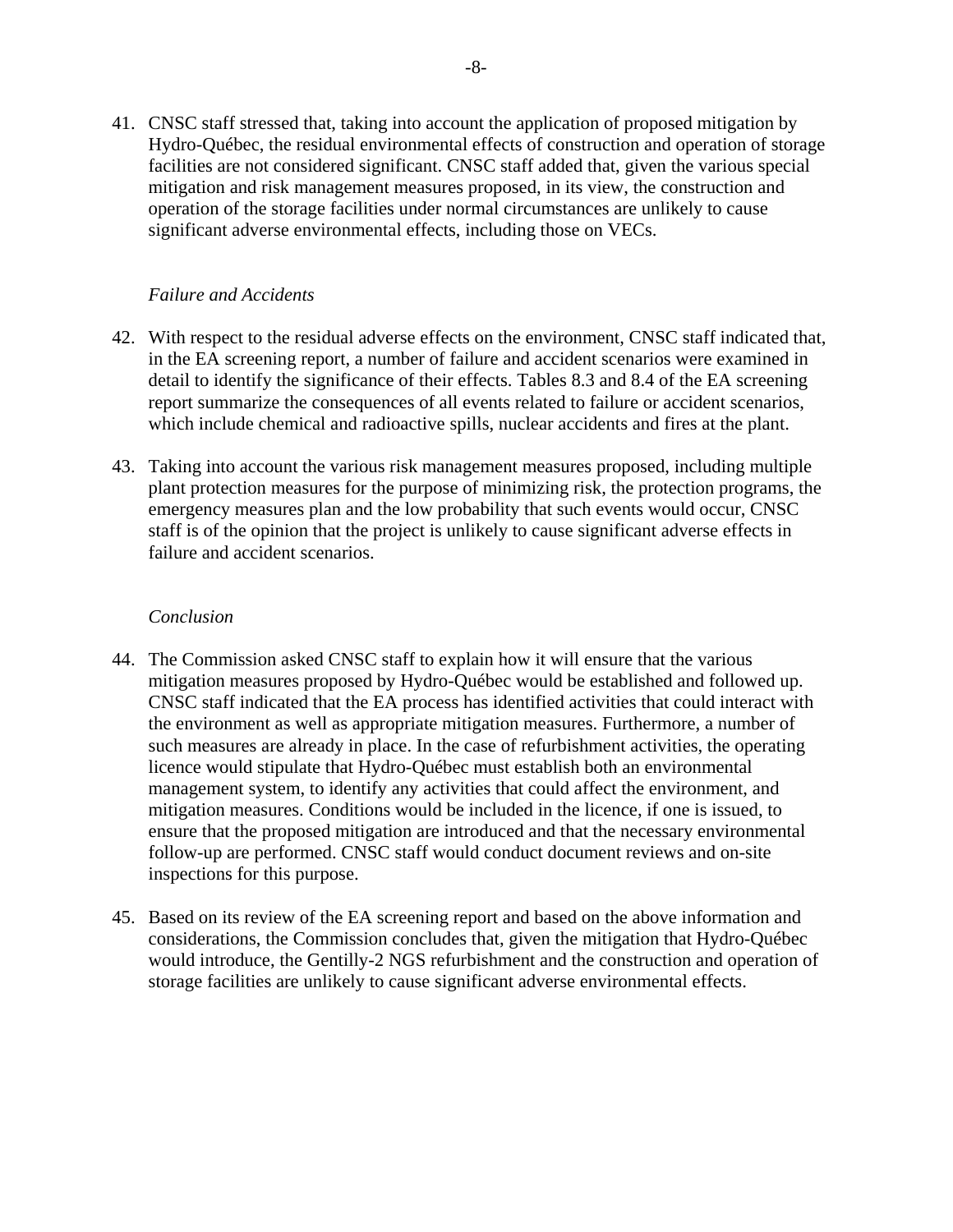### **Environmental Effects on the Project**

- 46. In addition to taking into account the extent to which the project could cause adverse environmental effects, the assessment must also include, in accordance with the CEAA, an examination of the adverse effect that the environment itself could have on the project.
- 47. CNSC staff stated that the EA focused on possible interactions between potential natural hazards and the project, the effects of any such interactions, the mitigation available and the significance of any probable residual adverse effect on the environment. Natural events considered in the analysis included flooding, high winds and tornadoes, earthquakes, lightning, cave-ins and landslides, meteorites and climate change. Human activities, including fires, traffic accidents, airplane crashes and projectiles, were also considered.
- 48. CNSC staff determined that the environmental effects identified were unlikely to have significant negative residual effects on the project. Design plans and operational measures, as well as emergency plans that have already been implemented and will continue to be updated, will make it possible to avoid or reduce the potential effects in question.
- 49. Based on the information received, the Commission concludes that the environment is unlikely to cause adverse effects on the project.

## **Cumulative Effects of the Project**

 $\overline{a}$ 

- 50. Concerning the requirement to consider cumulative effects, the EA screening report identifies potential interactions between sources of cumulative project effects in combination with other projects or actions by humans, and environmental components. The assessment focused on the potential effect of radiation contamination on environmental quality (air, water, soil and biota) and on population health and welfare. These issues were selected because they are likely to be affected by the project and are among the concerns expressed by the public.
- 51. CNSC staff concluded that, taking into account the proposed mitigation, the residual cumulative effects likely to be caused by the project combined with other past, present or future human actions are not be considered significant.
- 52. In response to questions by the Commission related to Gentilly-1's<sup>10</sup> potential impact on cumulative effects, CNSC staff indicated that its conclusion on cumulative project effects considers all the factors in the existing environment, including the effects of the Gentilly-1 NGS.

<sup>&</sup>lt;sup>10</sup> The Commission notes that Gentilly-1 NGS has been on permanent shutdown since 1979. It was confirmed in the hearing that Gentilly-1 NGS is owned by Atomic Energy of Canada Limited.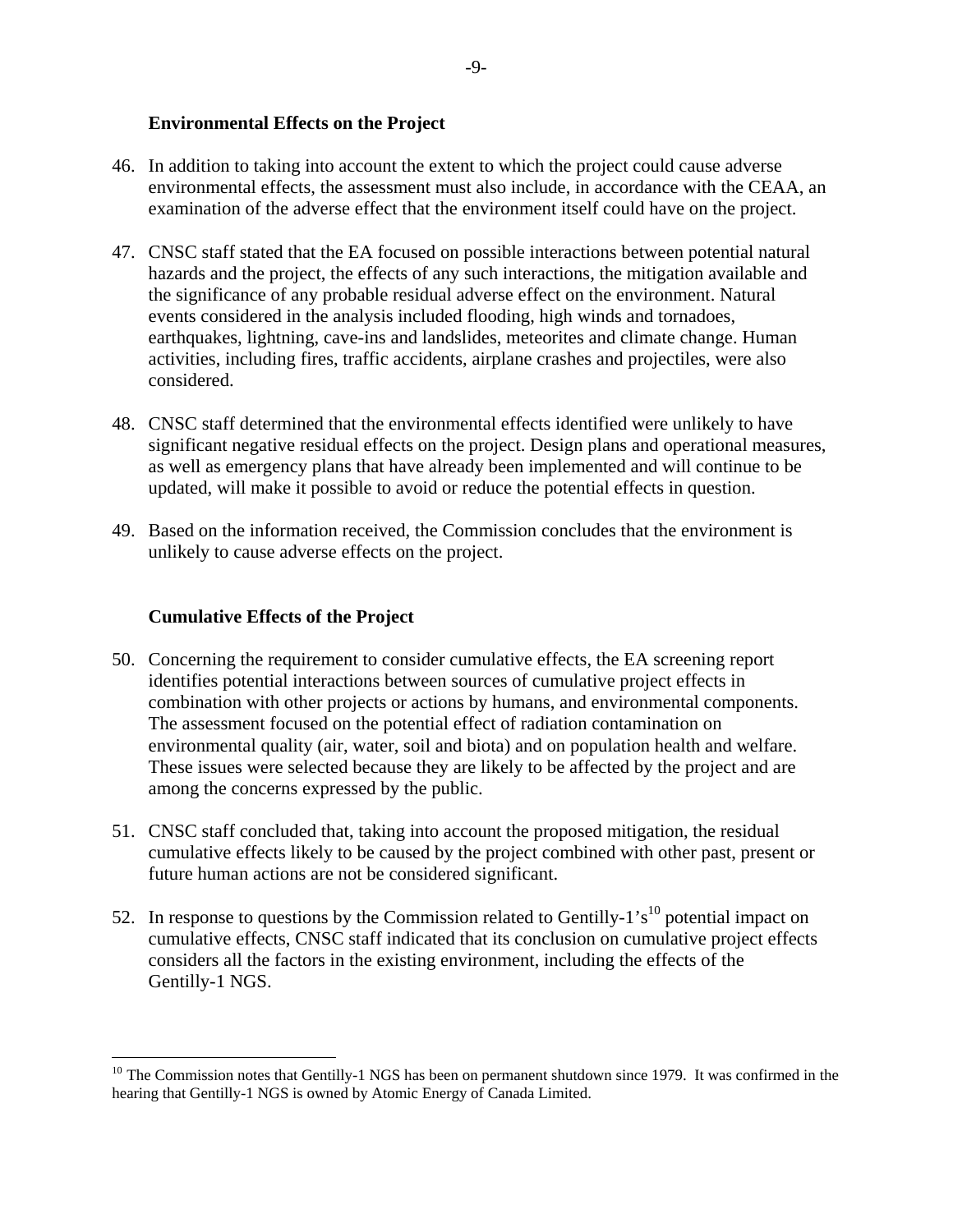53. Based on the information received, the Commission concludes that the project is unlikely to cause adverse effects on the environment.

### **3. Nature and Extent of Public Concern**

- 54. On the issue of public concerns in the context of the Commission's review to determine whether the project should be referred to the Minister of the Environment, the Commission considered comments received during the public consultations described under "Adequacy of Assessment Method," as well as submissions during the public hearing.
- 55. The Commission heard several intervenors who expressed concerns about consequences of accidents (related to human error or equipment breakdown) or terrorism. While the Commission is of the opinion that it is inappropriate to discuss security issues in a public forum, in order to protect both the plant and the public, it was deemed necessary to question Hydro-Québec on the subject. Hydro-Québec explained that the reactor is designed to be protected, regardless of the damage incurred by the plant as a result of an event, incident or accident. The Commission also asked CNSC staff about plant security. CNSC staff confirmed that robustness analyses were submitted, in compliance with the licence. CNSC staff is satisfied with these analyses, noting that no significant vulnerability to this type of event exists.
- 56. The Commission is satisfied with the responses received and, specifically, with the fact that accident scenarios are adequately covered in section 8.2 of the EA screening report, which deals with failure and accident scenarios.
- 57. The Commission also heard several intervenors who support the proposed project, including some from representatives of Gentilly-2's labour unions and several of its retirees, who testified that its operations were safe, reliable and secure.
- 58. The Commission questioned some intervenors on their satisfaction with the EA, the results obtained, the EA screening report and the data contained therein. Although the intervenors expressed a number of concerns about the project, the majority of the comments received were positive.
- 59. One intervenor raised historical issues concerning the process used by the CNSC to fulfil its obligations under the CEAA. When questioned by the Commission about this, CNSC staff replied that, while scoping the EA for the Gentilly-2 facility, it had reconsidered the matter of authorizations required for the refurbishment and continued operation of the plant. However, CNSC staff is satisfied that the EA screening report, as presented in CMD 06-H25, meets all the requirements under the CEEA, in terms of both extent and public consultation.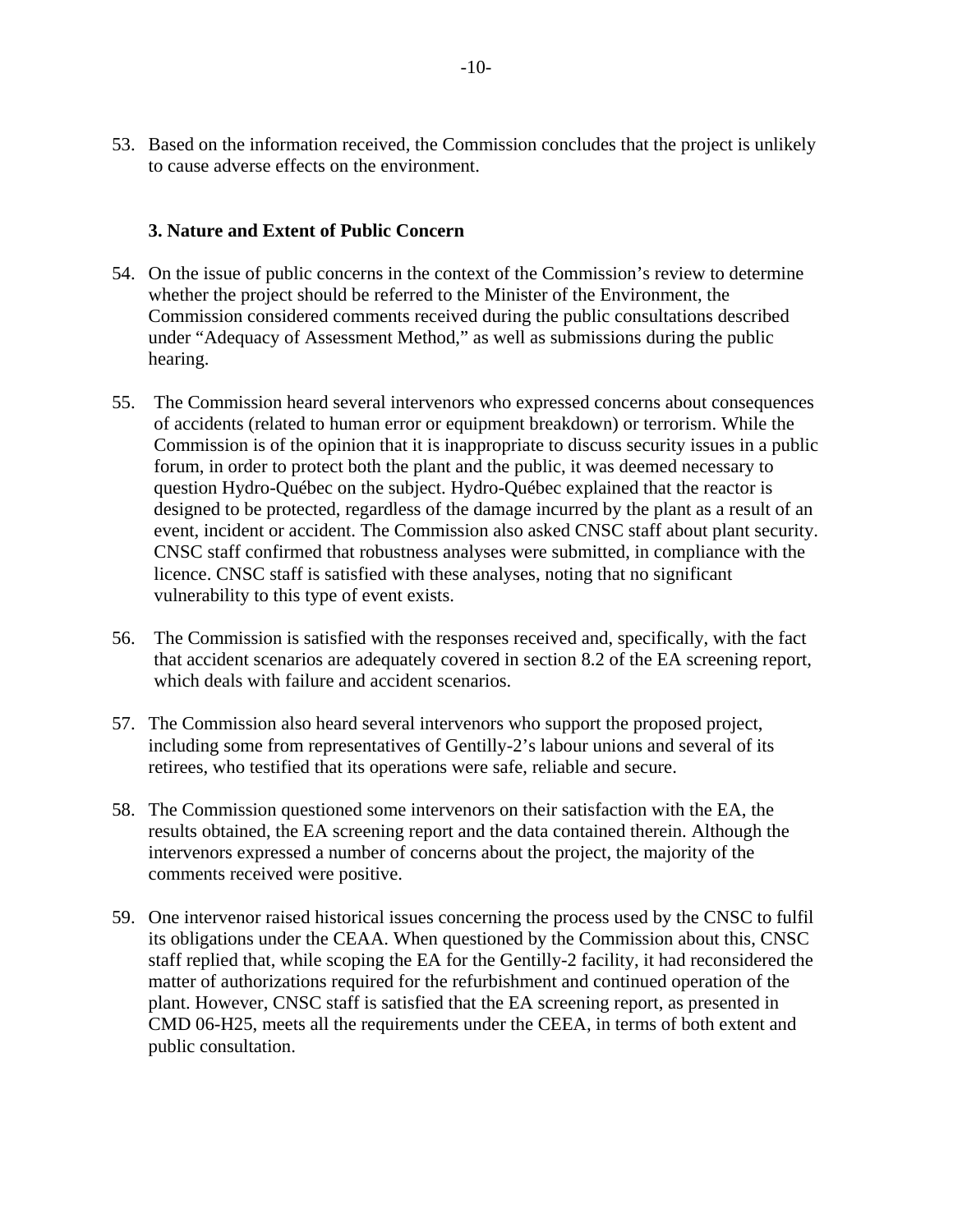- 60. In the hearing, several intervenenors raised points dealing with economic matters. The Commission pointsout that the CNSC's raison d'être is not economic and thus its decisions are based not on the economic impact of a facility but on public safety, security, health, and environmental protection.
- 61. CNSC staff is satisfied that the concerns raised do not justify referring the project to the federal Minister of the Environment. CNSC staff indicated that it had examined the concerns and considered each comment before finalizing the EA screening report.
- 62. After reviewing the EA screening report, including the record of public comments and the intervenors' comments at the hearing, the Commission concludes that the concerns were examined appropriately when the EA screening report was finalized and that any relevant issues could be considered in the follow-up program and at the time of the future consideration of the licence application.
- 63. The Commission accordingly decides that it will not refer the project to the Minister of the Environment for review by a panel or for mediation, pursuant to paragraph 20(1)*(c)*(iii) of the CEAA.

#### **Follow-up Program**

- 64. CNSC staff stated that the purpose of the follow-up program is to check the accuracy of the anticipated effects of the project and to determine the effectiveness of the mitigation measures. The follow-up program may also be used to check that environmental and social commitments made in the pre-project stage are respected, and that mitigation measures are applied in such a way as to maximize their effectiveness in the field.
- 65. As the responsible authority under the CEAA, the CNSC is responsible for approving the follow-up program. Accordingly, the CNSC will have to ensure at the follow-up program's finalization stage, that Hydro-Québec has consulted with the interested parties, as required. The follow-up program will also have to be included in a licence condition concerning the radioactive waste storage areas and the plant restart after the refurbishment work planned in 2011-2012. Program results will have to be submitted to CNSC staff for verification. Implementation of the follow-up of the environmental components on which the program focuses may have to be incorporated into the existing monitoring program at Gentilly-2 NGS.
- 66. CNSC staff described the monitoring programs in detail in Table 11.1 of the EA screening report, which lists the VECs to be followed up during implementation of various aspects of the project, as well as actions to be taken during project execution.
- 67. Hydro-Québec Production undertook to initiate various programs, including the following: give the information and exchange table an official and permanent status; arrange for periodic meetings; establish an environmental follow-up committee and an ad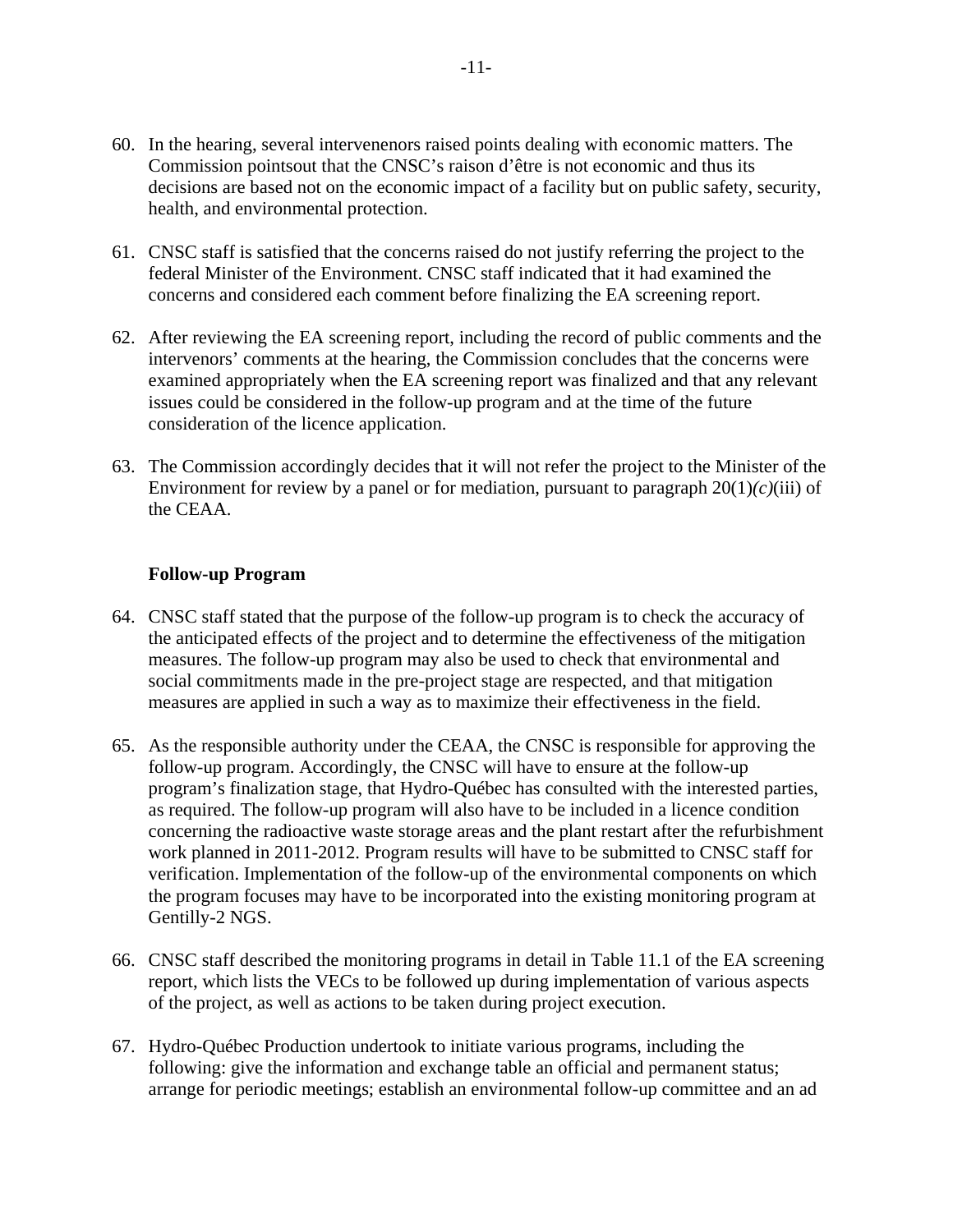hoc ALARA committee; and, conduct a review of risk perception. The environmental follow-up committee would include representatives from departments, the CNSC and the neighbouring population.

68. The Commission is satisfied that the CNSC's follow-up program, aimed at verifying the accuracy of anticipated effects of the project and to determine the effectiveness of mitigation measures, will be effective and will make it possible, where necessary, to determine whether additional mitigation is required.

### **Conclusion**

- 69. The Commission considered all the information and submissions presented by the proponent and CNSC staff that were placed on the record for the hearing. The Commission also considered all the intervenors' comments, as well as any interventions placed on the record for the hearing.
- 70. The Commission concludes that the EA screening report, enclosed with CMD 06-H25, is complete and satisfies all the applicable requirements of the *Canadian Environmental Assessment Act*.
- 71. The Commission decides that it will not refer the project to the federal Minister of the Environment for review by a panel or for mediation. Furthermore, it concludes that the project is unlikely to cause significant adverse environmental effects, given the mitigation described in the EA screening report.
- 72. Consequently, in accordance with paragraph 20(1)*(a)* of the *Canadian Environmental Assessment Act*, the Commission decides that it will carry out the review of the licence application pursuant to the *Nuclear Safety and Control Act*. If the application is approved, the project may proceed.

Linda J. Keen Chair Canadian Nuclear Safety Commission

Date of decision: November 8, 2006 Date of release of Reasons for Decision: December 22, 2006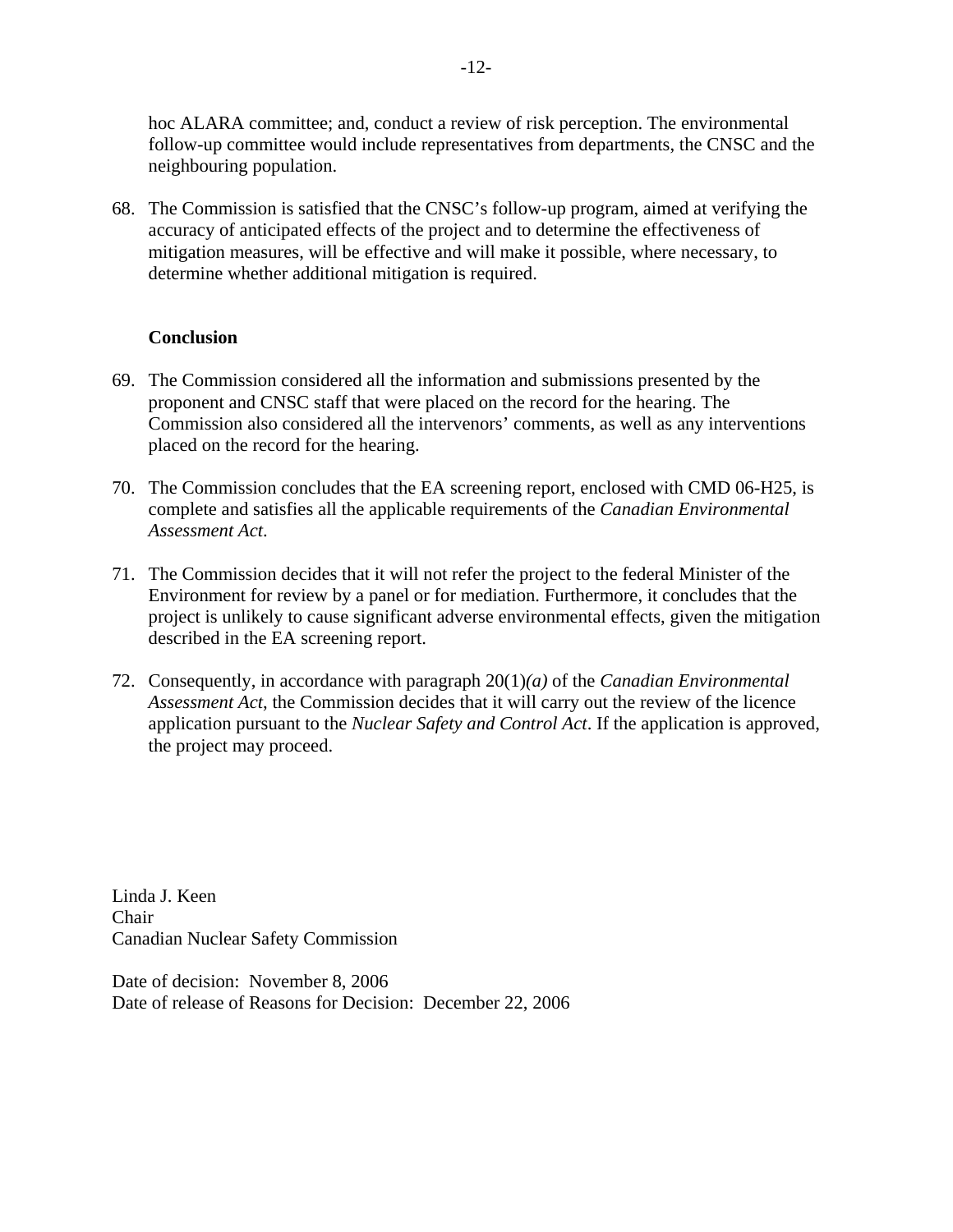# **Appendix – Intervenors**

| <b>Intervenors</b>                                                        | <b>Document Number</b> |
|---------------------------------------------------------------------------|------------------------|
| Auger Groupe Conseil Inc., represented by R. Auger                        | CMD 06-H25.2           |
|                                                                           | CMD 06-H25.2A          |
| Mouvement Vert Mauricie, represented by P. Rasmussen                      | CMD 06-H25.3           |
| Centre local de développement (CLD) de la MRC de Bécancour,               | CMD 06-H25.4           |
| represented by D. Daviault                                                |                        |
| <b>Michel Ross</b>                                                        | CMD 06-H25.5           |
| Georges Addul-Nour                                                        | CMD 06-H25.6           |
| Grégoire Vandal                                                           | CMD 06-H25.7           |
| Serge Lafrenière                                                          | CMD 06-H25.8           |
| Fédération des travailleurs et travailleuses du Québec (FTQ), represented | CMD 06-H25.9           |
| by H. Massé, R. Perrault and S. Bousquet                                  |                        |
| Henri Marois                                                              | CMD 06-H25.10          |
| Canadian Nuclear Association (CNA), represented by P. Guimond             | CMD 06-H25.11          |
| <b>Roland Boucher</b>                                                     | CMD 06-H25.12          |
| Chambre de commerce et d'industrie de Trois-Rivières, represented by      | CMD 06-H25.13          |
| C. Durand                                                                 |                        |
| SNC-Lavalin Inc., represented by J. Victor                                | CMD 06-H25.14          |
|                                                                           | CMD 06-H25.14A         |
| Syndicat Professionnel des Ingénieurs d'Hydro-Québec (SPIHQ),             | CMD 06-H25.15          |
| represented by R. Chahine                                                 |                        |
| General Electric of Canada, Energy Division, represented by               | CMD 06-H25.16          |
| <b>B.</b> Lamarche                                                        |                        |
| Syndicat des spécialistes et professionnels d'Hydro-Québec, Local 4250    | CMD 06-H25.17          |
| CUPE-FTQ, represented by B. Bouchard and M. Lupien                        | CMD 06-H25.17A         |
| Consultants VFP inc., represented by R. Houle                             | CMD 06-H25.18          |
| L-3 Communications MAPPS Inc., represented by B. Weiss                    | CMD 06-H25.19          |
| Jeune Chambre de commerce de la Mauricie, represented by                  | CMD 06-H25.20          |
| J.P. Montreuil and G. Dallaire                                            |                        |
| Louis Charest                                                             | CMD 06-H25.21          |
| Ville de Bécancour, represented by M. Richard                             | CMD 06-H25.22          |
| International Federation of Professional & Technical Engineers, AFL-      | CMD 06-H25.23          |
| CIO, CLC, UNI, represented by B. Lawson                                   |                        |
| ENvironnement JEUnesse, represented by S. Bourdon and A. Trottier-        | CMD 06-H25.24          |
| Picard                                                                    |                        |
| Greenpeace, represented by S.P. Stensil                                   | CMD 06-H25.25          |
| Society of Professional Engineers and Associates, represented by          | CMD 06-H25.26          |
| R. Beaudoin                                                               |                        |
| NUCLEONEX Inc., represented by M.A. Petrelli                              | CMD 06-H25.27          |
| Association de l'industrie du Québec, represented by J.F. Samray and      | CMD 06-H25.28          |
| M. Dubeau                                                                 |                        |